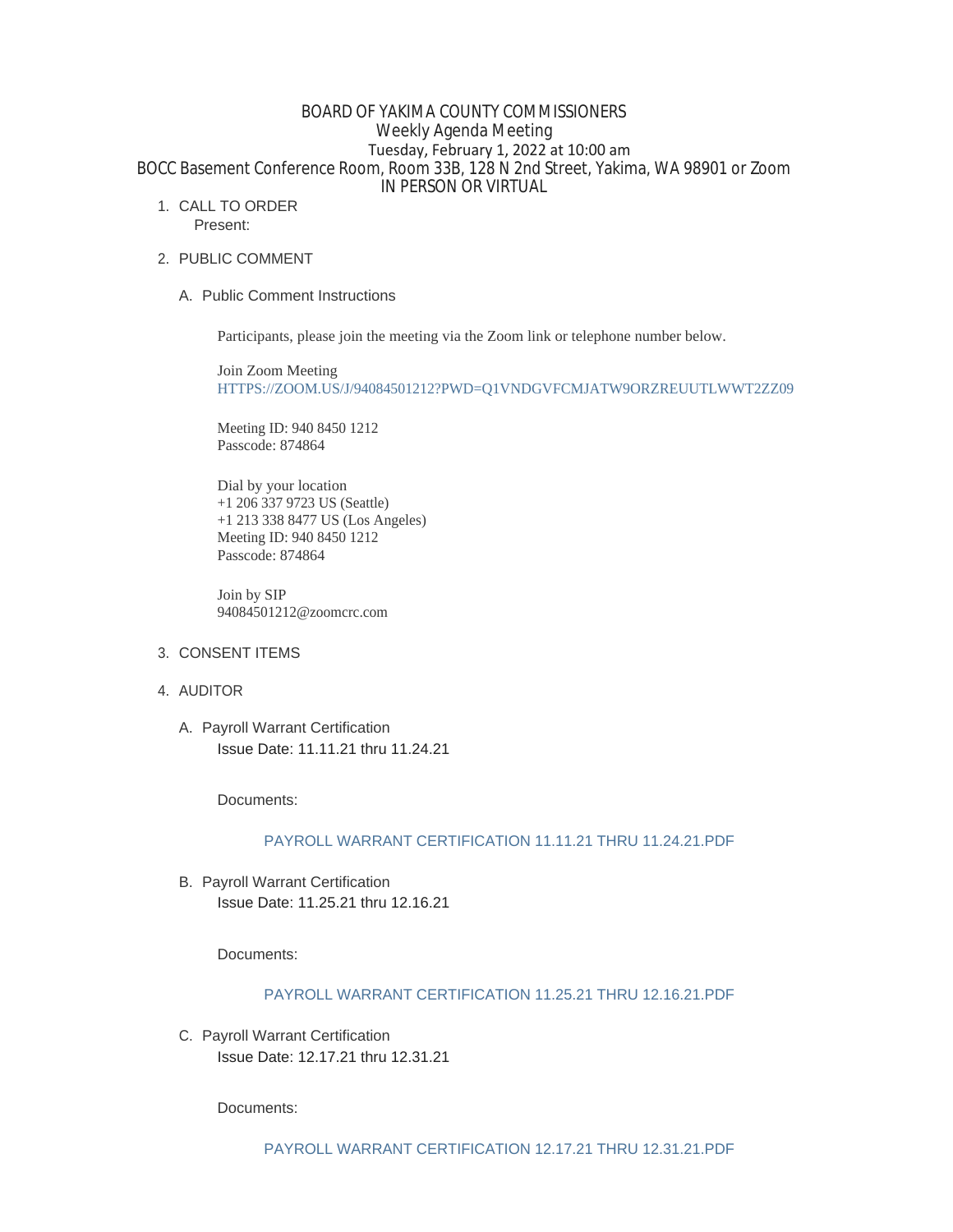D. Payroll Warrant Certification Issue Date: 1.1.22 thru 1.15.22

Documents:

### [PAYROLL WARRANT CERTIFICATION 1.1.22 THRU 1.15.22.PDF](https://www.yakimacounty.us/AgendaCenter/ViewFile/Item/3765?fileID=15597)

- 5. COMMISSIONER
	- A. 1.25.22 Minutes

Documents:

### [1.25.22 MINUTES.PDF](https://www.yakimacounty.us/AgendaCenter/ViewFile/Item/3761?fileID=15593)

- 6. CORPORATE COUNSEL
	- A. Resolution 23-2022

Approving the Supplemental Payment of Claim No. 28-2021 Filed by Middlesex Insurance Company on Behalf of Their Insured, Ta-Sheena Pond.

Fiscal Impact: \$326.61

Documents:

### [23-2022.PDF](https://www.yakimacounty.us/AgendaCenter/ViewFile/Item/3766?fileID=15598)

B. Resolution 24-2022 Approving Settlement of Claim No. 1-2022 Filed by Jesus Silva.

Fiscal Impact: \$1,556.21

Documents:

## [24-2022.PDF](https://www.yakimacounty.us/AgendaCenter/ViewFile/Item/3767?fileID=15599)

- 7. COUNTY ROADS
	- Resolution 26-2022 A. Contracting with an On-Call Structural Engineer.

Fiscal Impact: \$100,000

Documents:

## [26-2022.PDF](https://www.yakimacounty.us/AgendaCenter/ViewFile/Item/3770?fileID=15602)

B. Resolution 27-2022

Authorizing Advertisement for Bids for Purchase of 2022 Gravel Road Surface Stabilization Material.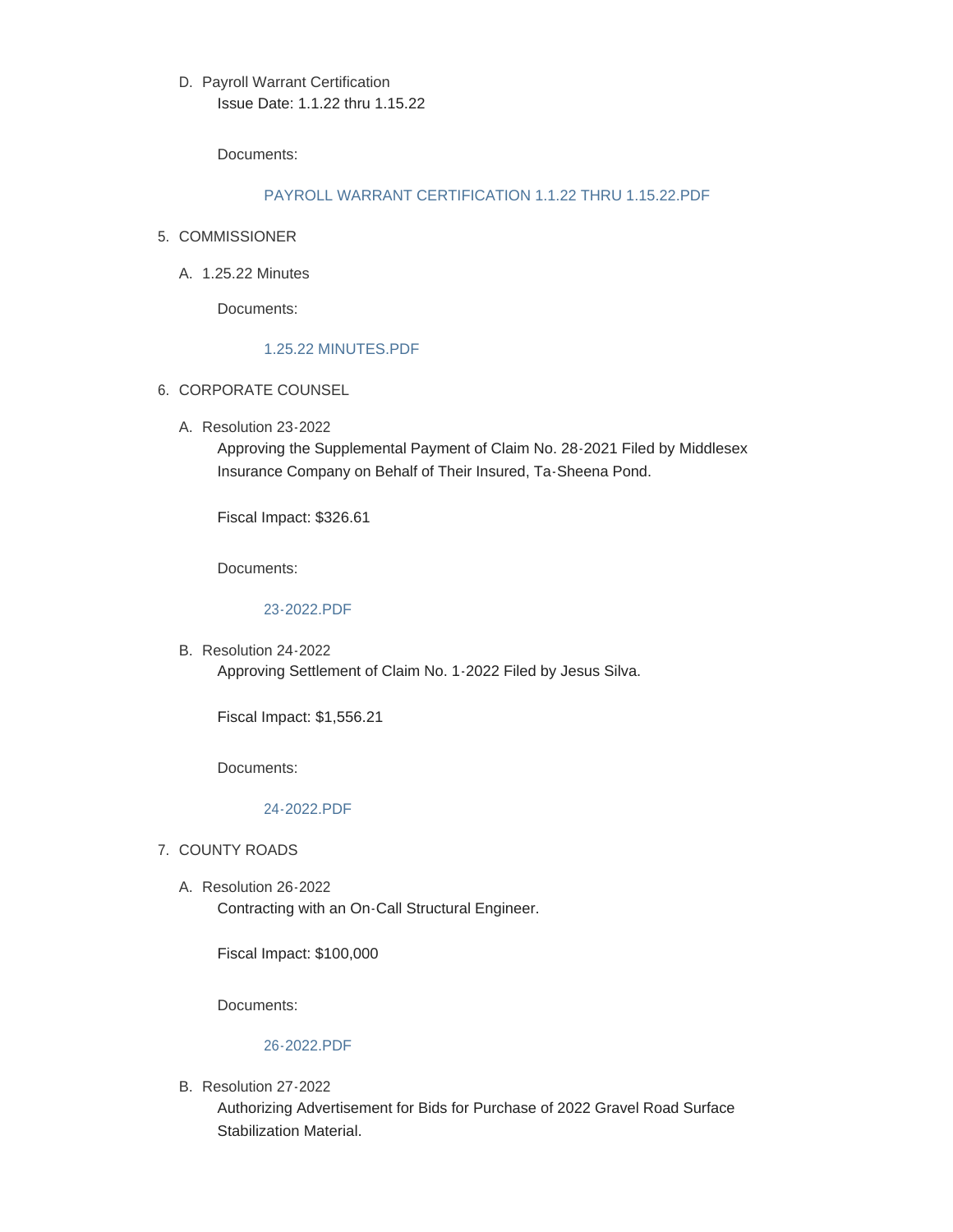Documents:

### [27-2022.PDF](https://www.yakimacounty.us/AgendaCenter/ViewFile/Item/3771?fileID=15603)

### FACILITIES SERVICES 8.

Resolution 25-2022 A.

Accepting as Complete, the SunDome Facility Improvements Project; PW20200-C.

Fiscal Impact: Yakima County will Release Retainage in the Amount of \$37,396.06

Documents:

#### [25-2022.PDF](https://www.yakimacounty.us/AgendaCenter/ViewFile/Item/3768?fileID=15600)

**B.** Agreement 26-2022

Agreement with Honeywell Building Solutions for the Installation of a New Security Camera and DVR System at the Yakima County Juvenile Justice Center.

Fiscal Impact: \$178,674.42

Documents:

## [BOCC 26-2022.PDF](https://www.yakimacounty.us/AgendaCenter/ViewFile/Item/3769?fileID=15601)

### FINANCIAL SERVICES 9.

Resolution 31-2022 A. Authorizing the Procurement Manual for Yakima County.

Fiscal Impact: \$0

Documents:

#### [31-2022.PDF](https://www.yakimacounty.us/AgendaCenter/ViewFile/Item/3791?fileID=15609)

#### 10. HUMAN RESOURCES

Resolution 28-2022 A.

Adopting Policy HR 020, Identification Badges and County Courthouse Access Policy.

Fiscal Impact: \$0

Documents: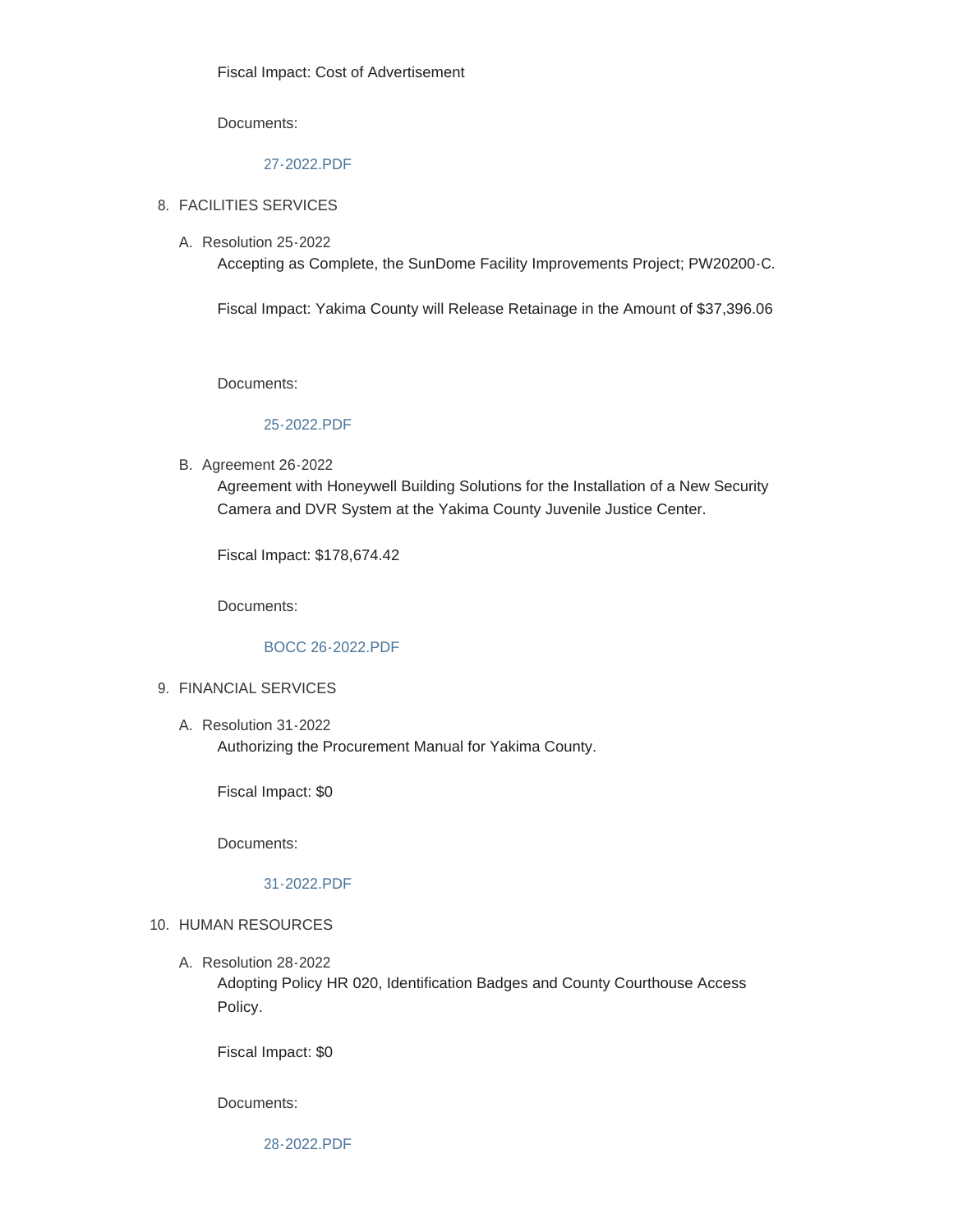B. Resolution 29-2022

Additions/Deletions to Budgeted Positions in Department 420 (Clerk's Office), Fund 107 (Family Court), Fund 115 (Sales Tax, Superior Court), and Fund 580 (Facilities Services).

Fiscal Impact: Funding of the Changes will be Absorbed within the Existing Department Budget Levels for 2022

Documents:

## [29-2022.PDF](https://www.yakimacounty.us/AgendaCenter/ViewFile/Item/3773?fileID=15605)

## 11. PUBLIC SERVICES

Resolution 30-2022 A.

Setting a Public Hearing Date to Consider the Recommendations of the Yakima County Planning Commission on the Proposed Town of Naches Emergency Urban Growth Area (UGA) Amendment (

Fiscal Impact: \$0

Documents:

## [30-2022.PDF](https://www.yakimacounty.us/AgendaCenter/ViewFile/Item/3790?fileID=15608)

B. Ordinance 2-2022 Amending Yakima County Code Concerning the Hearing Examiner.

Fiscal Impact: \$0

Documents:

### [ORDINANCE 2-2022.PDF](https://www.yakimacounty.us/AgendaCenter/ViewFile/Item/3774?fileID=15606)

- 12. TREASURER
	- A. Resolution 32-2022

Cancellation of Certain Personal Property Taxes as Certified by the County Treasurer as Uncollectible.

Fiscal Impact: Under \$100,000

Documents:

# [32-2022.PDF](https://www.yakimacounty.us/AgendaCenter/ViewFile/Item/3793?fileID=15612)

**B.** Agreement 27-2022

Agreement with Bid4Assets Inc. to Provide Online Auction Services to Sell Tax Foreclosed, Tax Title and/or County Surplus Properties.